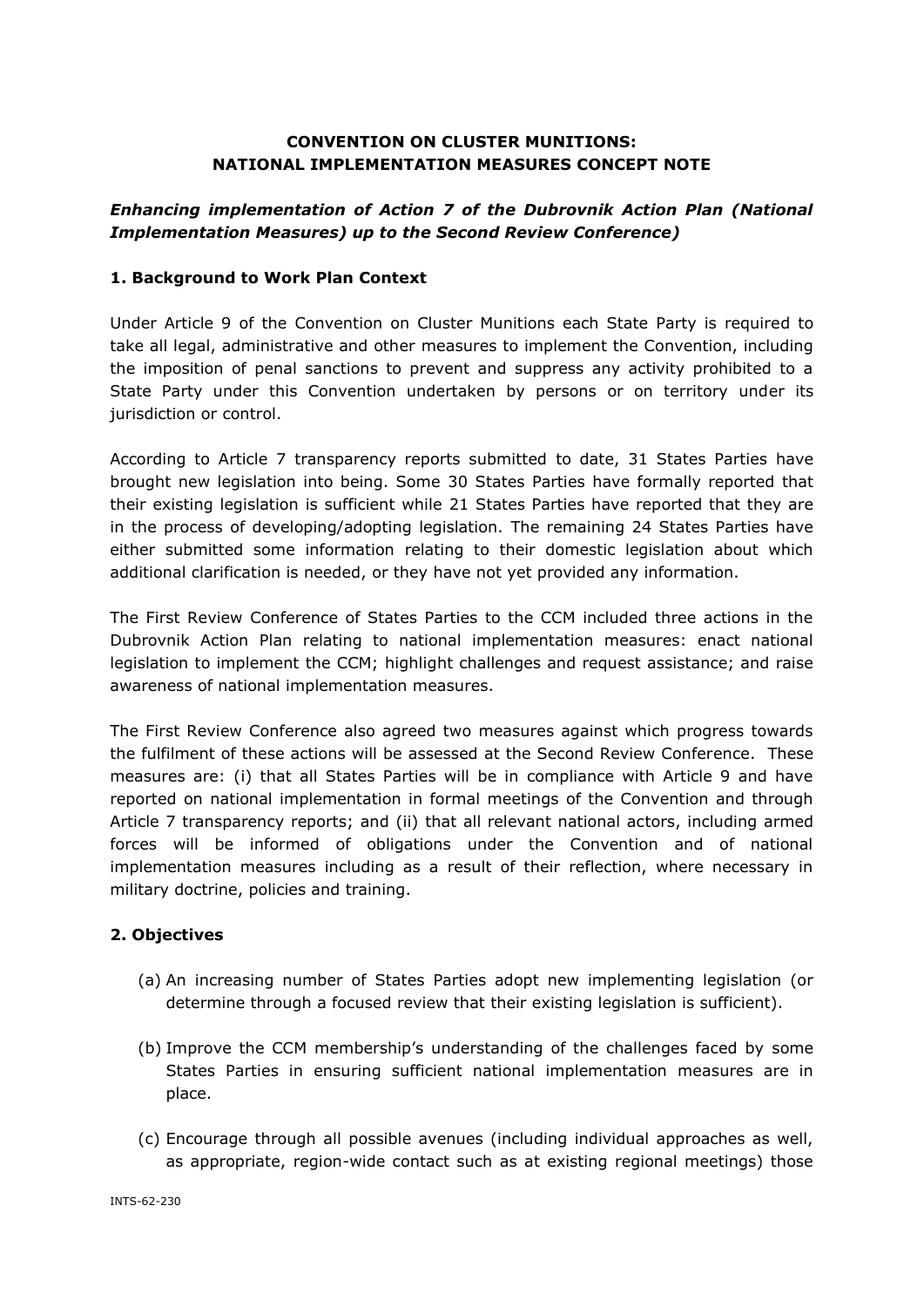#### Page 2 of 3

States Parties that have yet to report on the status of their national implementing legislation to do so at the Second Review Conference (either in Article 7 reports or in oral presentations at the Review Conference).

- (d) An increase in the number of States Parties that have articulated a policy addressing investment in cluster munitions.
- (e) States preparing to join the Convention include implementing legislation, regulations and/or policy as a part of their ratification or accession plan to ensure full implementation as swiftly as possible.
- (f) An increase in the number of States Parties sharing information on how they disseminate their obligations under the CCM to all relevant domestic stakeholders.

### **3. Strategy and Timeline**

- Host a workshop in New York on the Past, Present and Future of the Convention, which highlights the importance of reporting information on their national implementation measures (October 2019).
- Follow up with States Parties that have not submitted either their initial reports of annual transparency reports to ensure the submission of reports, including information on national implementation measures (by March 2020).
- Maintain on the CCM website a current table of links to the national legislation of each of the 29 States Parties that have enacted specific national legislation to implement the CCM, including identification of the 11 states that have enacted legislation prohibiting investment in cluster munitions (ongoing).
- Take advantage of an existing outreach opportunity to sponsor a workshop in Fiji on conventional weapons issues, including an opportunity for Pacific participants to discuss and address challenges to joining and implementing the CCM, with an emphasis on the need for appropriate legislation to ensure full implementation of the Convention (2020).
- Follow up with participants at the workshop to encourage ratification and implementation of the CCM.
- Follow up with states that requested assistance to implement Article 9 to facilitate such assistance (ongoing).
- Work with the coordinators for universalisation to ensure that information on national implementation measures is included in outreach to non-States Parties (particularly for those non-States Parties that require implementing legislation to be in place prior to ratification) (ongoing).